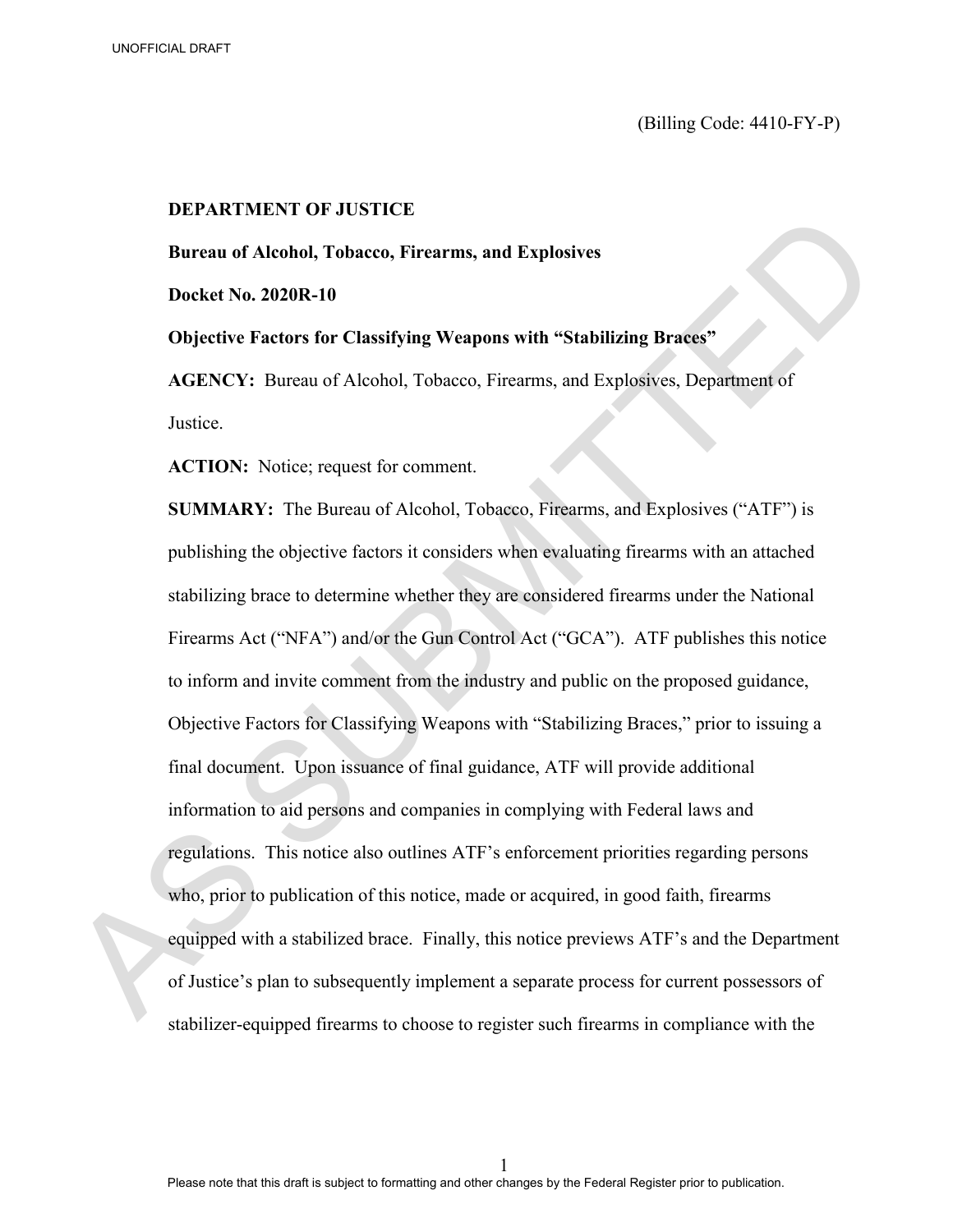NFA, including an expedited application process and the retroactive exemption of such firearms from the collection of NFA taxes.

**DATES:** Written comments must be postmarked and electronic comments must be submitted on or before [INSERT DATE 14 DAYS AFTER DATE OF PUBLICATION IN THE FEDERAL REGISTER]. Commenters should be aware that the electronic Federal Docket Management System will not accept comments after midnight Eastern time on the last day of the comment period.

**ADDRESSES:** You may submit comments, identified by docket number ATF 2020R-10, by any of the following methods—

• *Federal eRulemaking Portal*: www.regulations.gov. Follow the instructions for submitting comments.

*Mail*: Office of Regulatory Affairs, Enforcement Programs and Services, Bureau of Alcohol, Tobacco, Firearms, and Explosives, 99 New York Ave. NE, Mail Stop 6N-518, Washington DC 20226; *ATTN: ATF 2020R-10*.

• *Fax*: (202) 648-9741.

Instructions: All submissions received must include the agency name and docket number (ATF 2020R-10). All properly completed comments received will be posted without change to the Federal eRulemaking portal, *www.regulations.gov*, including any personal information provided. For detailed instructions on submitting comments and additional information on the rulemaking process, see the "Public Participation" heading of the 3 MorricoAt Brown<br>
NIA, including an expedited application process and the retroactive exemption of such<br>
firest<br>
first first first in the collection of NFA taxes.<br> **DATES:** Written comments must be postmarked and electr

**SUPPLEMENTARY INFORMATION** section of this document.

**FOR FURTHER INFORMATION CONTACT:** Office of Regulatory Affairs, Enforcement Programs and Services, Bureau of Alcohol, Tobacco, Firearms, and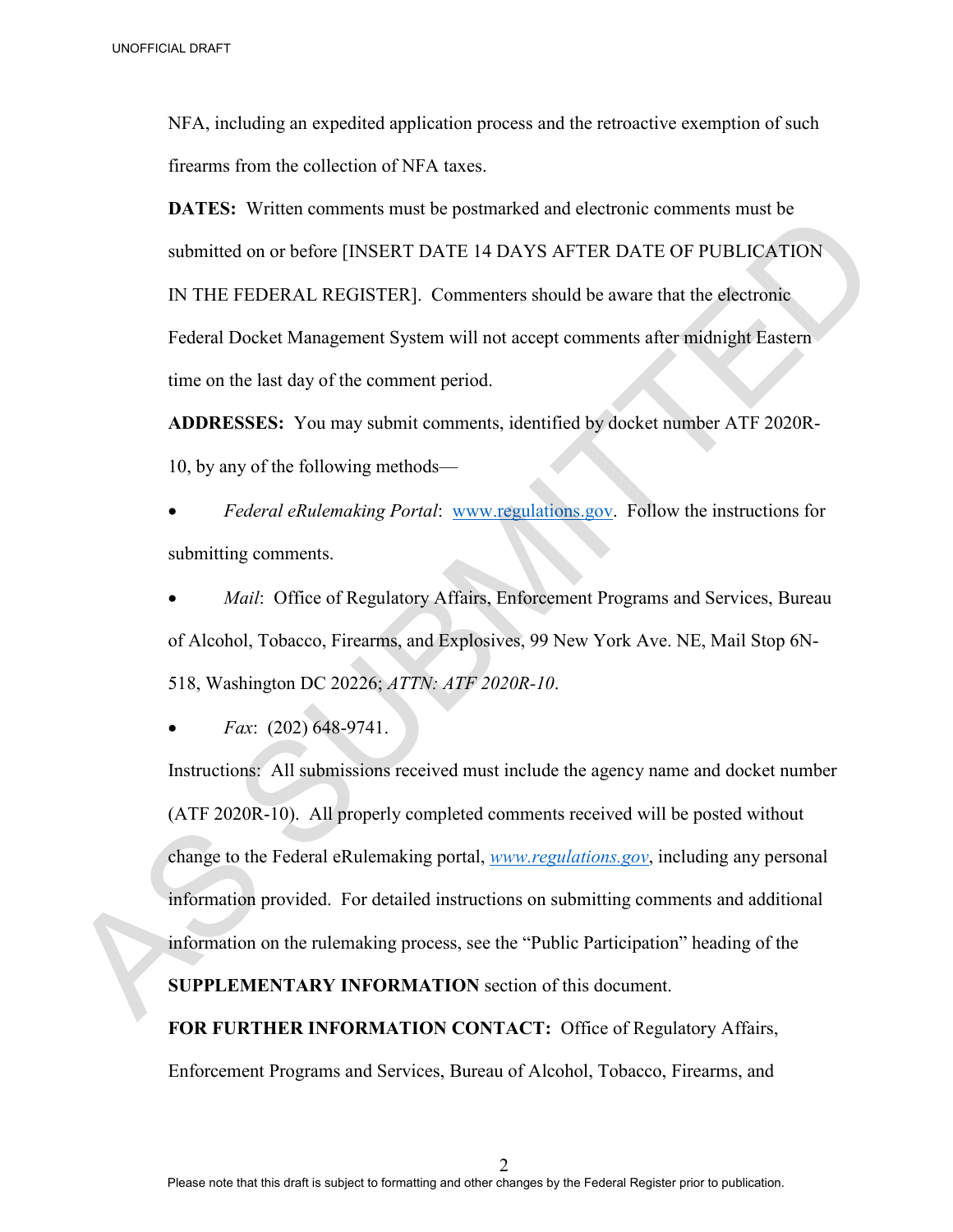Explosives, U.S. Department of Justice, 99 New York Ave. NE, Mail Stop 6N-518, Washington DC 20226; telephone: (202) 648-7070 (this is not a toll-free number).

# **SUPPLEMENTARY INFORMATION:**

#### **I. Background**

The Attorney General<sup>1</sup> is responsible for enforcing the NFA, GCA, and the Arms Export Control Act (" $AECA$ ").<sup>2</sup> The Attorney General has delegated the responsibility for administering and enforcing these statutes to the Director of ATF, subject to the direction of the Attorney General and the Deputy Attorney General. *See* 28 CFR  $0.130(a)(1)$ –(2). The ATF Director delegated the authority to classify firearms pursuant to the GCA and NFA to ATF's Firearms Technology Criminal Branch ("FTCB") and the Firearms Technology Industry Services Branch ("FTISB"), within the Firearms and Ammunition Technology Division ("FATD"), Office of Enforcement Programs & Services ("EPS").<sup>3</sup> 30071004 BIWT<br>
Explosives. U.S. Department of Justice. 99 New York Ave. NL, Mail Stop 6N-518.<br>
Washington DC 20226; telephone: (202) 648-7070 (this is not a toll-free number).<br>
SUPPLEMENTARY INFORMATION:<br>
I. Background<br>

FATD supports the firearms industry and the general public by, among other things, responding to technical inquiries, and by testing and evaluating firearms submitted to ATF for classification as to their regulation under the GCA and/or NFA. There is no requirement that the firearms industry or the public submit firearms to ATF for assessment of the firearm's proper classification. The statutory definition of

<sup>&</sup>lt;sup>1</sup> National Firearms Act provisions still refer to the "Secretary of the Treasury." 26 U.S.C. ch. 53. However, the Homeland Security Act of 2002, Pub. L. 107-296, 116 Stat. 2135, transferred the functions of ATF from the Department of the Treasury to the Department of Justice, under the general authority of the Attorney General. 26 U.S.C. 7801(a)(2); 28 U.S.C. 599A(c)(1). Thus, for ease of reference, this notice refers to the Attorney General.

<sup>2</sup> National Firearms Act, 26 U.S.C. ch. 53; Gun Control Act, 18 U.S.C. ch. 44; Arms Export Control Act, 22 U.S.C. 2778.

<sup>3</sup> Delegation of Authorities within the Bureau of Alcohol, Tobacco, Firearms and Explosives, Delegation Order 1100.168C (November 5, 2018).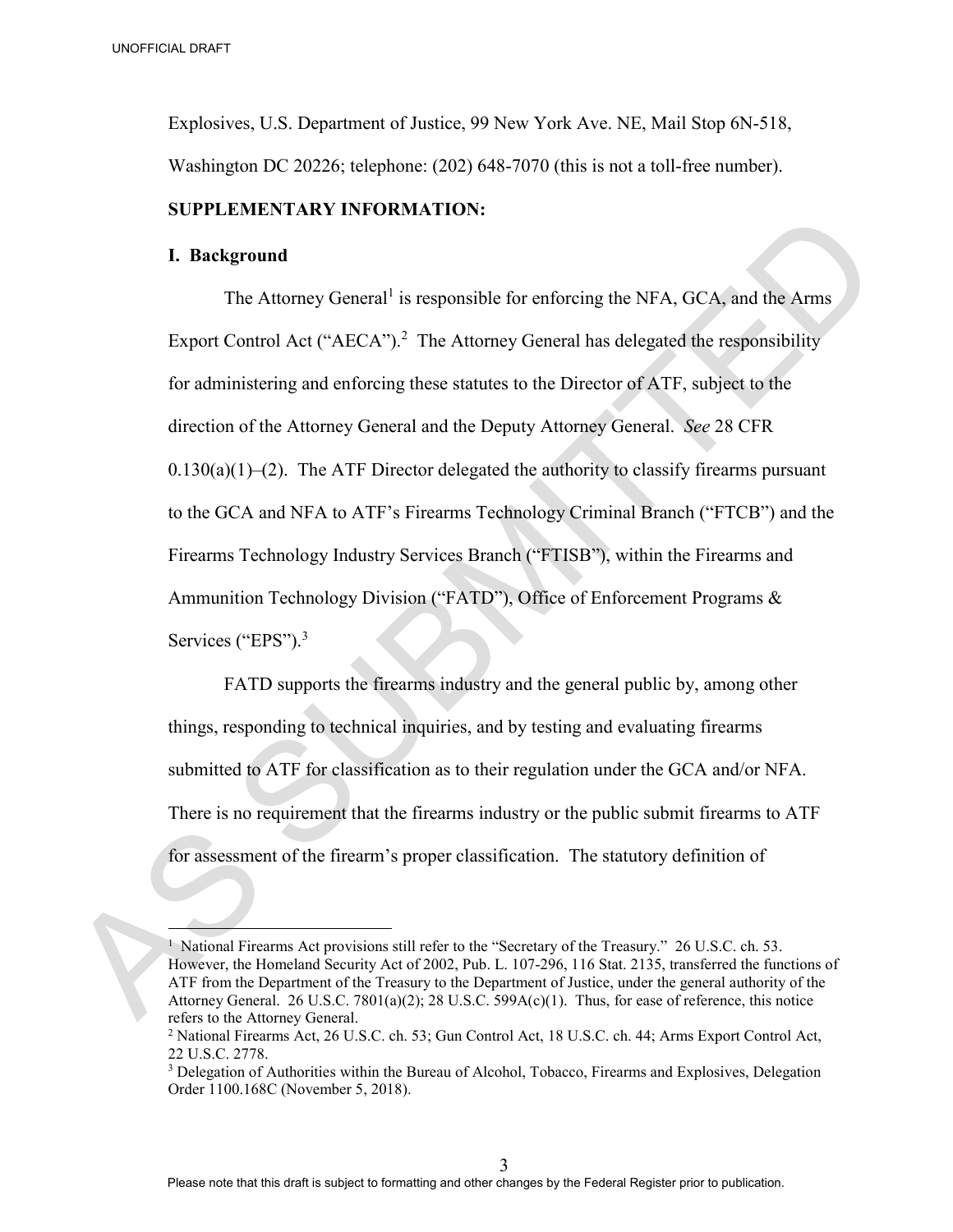"firearm" under the GCA and the NFA is different.<sup>4</sup> As a result, whether an item meets the definition of "firearm" under the GCA or the NFA affects how it will be regulated under Federal law. For instance, the GCA restricts the transportation, sale, and delivery of short-barreled shotguns and short-barreled rifles. 18 U.S.C. 922(a)(4) and (b)(4). Shotguns having a barrel or barrels of less than  $18$  inches in length,<sup>5</sup> and rifles having a barrel or barrels less than 16 inches in length,<sup>6</sup> and certain weapons made from shotguns and rifles, are "firearms" as defined by the NFA, and are subject to registration and taxes. 26 U.S.C. 5845(a). Therefore, FATD's classifications of a particular firearm allows industry members to plan, develop, and distribute products in compliance with the law, thereby reducing their risk of incurring criminal or civil penalties, or the potential for costly corrective actions, including a possible recall by the manufacturer. 3467 FIGAL TRAFT Transfer that GCA and the NTA is different.<sup>4</sup> As a result, whether an item meets<br>the definition of "finearm" under the GCA or the NTA affects how it will be regulated<br>under Federal law. For instance, th

Generally, when FATD evaluates a firearm sample, it examines its overall configuration, physical characteristics, objective design features that are relevant under the statutory definitions of the GCA and NFA, and any other information that directly affects the classification of a particular firearm sample. Even though firearms may appear to have similar features, an ATF classification pertains only to the particular sample submitted, because variations in submissions, applicable statutes, judicial

<sup>4</sup> 18 U.S.C. 921(a)(3) (GCA definition of firearm); 26 U.S.C. 5845(a) (NFA definition of firearm). <sup>5</sup> Under 26 U.S.C. 5845(d), the term "shotgun" is further defined to mean "a weapon designed or redesigned, made or remade, and intended to be fired from the shoulder and designed or redesigned and made or remade to use the energy of the explosive in a fixed shotgun shell to fire through a smooth bore either a number of projectiles (ball shot) or a single projectile for each pull of the trigger, and shall include any such weapon which may be readily restored to fire a fixed shotgun shell."

 $6$  Under 26 U.S.C. 5845(c), the term "rifle" is further defined to mean "a weapon designed or redesigned, made or remade, and intended to be fired from the shoulder and designed or redesigned and made or remade to use the energy of the explosive in a fixed cartridge to fire only a single projectile through a rifled bore for each single pull of the trigger, and shall include any such weapon which may be readily restored to fire a fixed cartridge."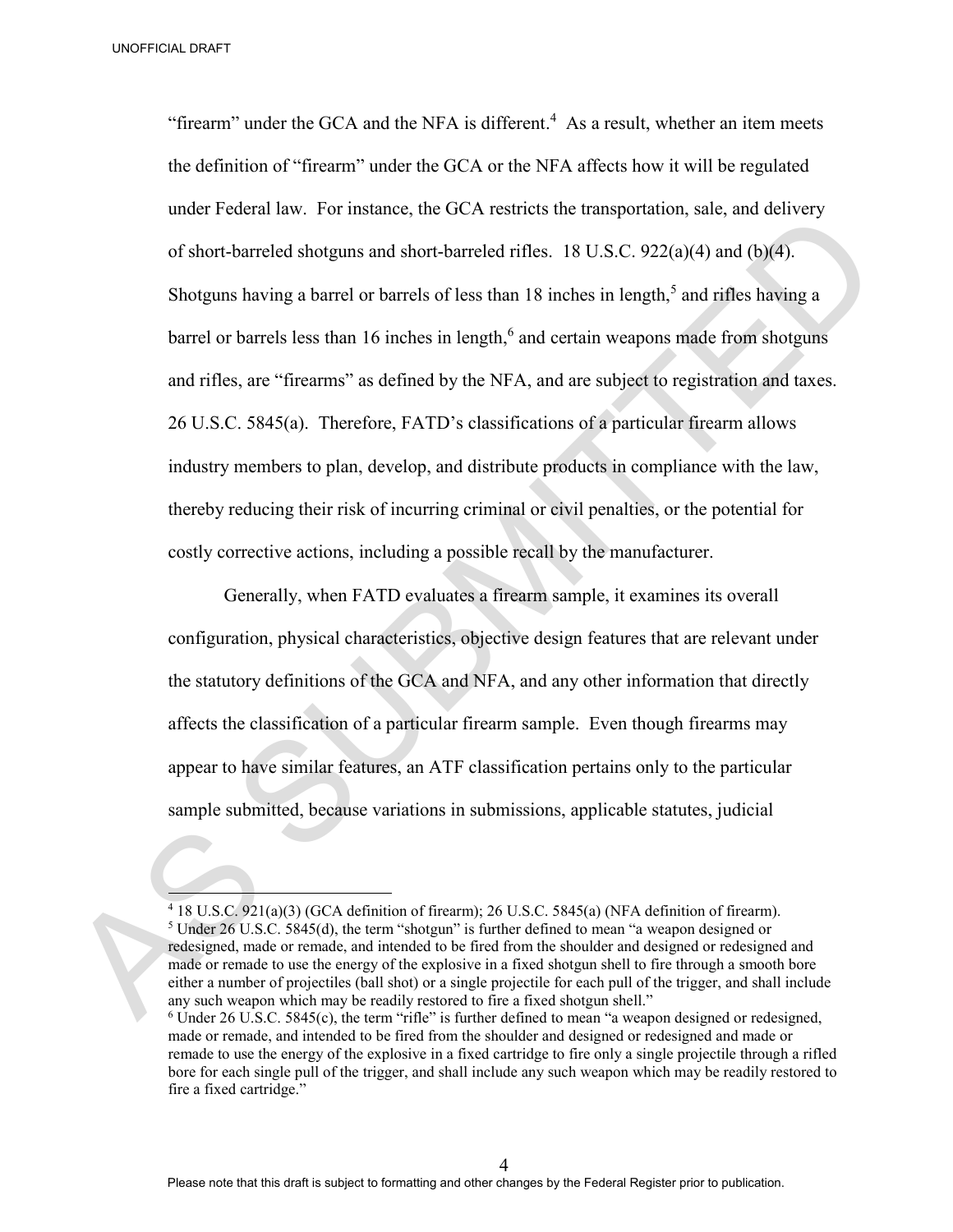$\overline{a}$ 

interpretations of these statutes, the manufacturer's or maker's intent,<sup>7</sup> and the objective design features supporting that intent, make the general applicability of any particular classification exceedingly rare.

In recent years, some manufacturers have produced and sold devices designed to be attached to large and/or heavy pistols which are marketed to help a shooter "stabilize" his or her arm to support single-handed fire ("braces"). ATF was advised by the first manufacturer to submit an arm brace for classification that the intent of the arm brace was to facilitate one-handed firing of the AR15 pistol for those with limited strength or mobility due to a handicap, and to reduce bruising to the forearm when firing with one hand. According to this manufacturer, the brace concept was inspired by the needs of disabled combat veterans who still enjoy recreational shooting but could not reliably control heavy pistols without assistance. Consequently, ATF agrees that there are legitimate uses for certain "stabilizing braces." 3 over the strainers of these statutes, the manufacturer's or maker's intent,<sup>1</sup> and the objective<br>
design features supporting that intent, make the general applicability of any particular<br>
classification exceedingly rar

The GCA and NFA generally regulate "firearms" and not individual components and, as such, ATF does not classify unregulated components or accessories alone. However, components or accessories can affect the overall classification of a firearm because: 1) how a component or accessory is actually used may be relevant in assessing the manufacturer's or maker's intent with respect to the design of a firearm; or 2) the design of a component or accessory may result in a firearm falling within a particular statutory definition. Stabilizing braces are one such component or accessory that ATF has encountered.

<sup>&</sup>lt;sup>7</sup> "When classifying a part as a firearm silencer, the statute imposes an intent requirement. Therefore, the manufacturer's stated intent for the part is clearly relevant," however, "the objective design features of the part must support the stated intent." *Sig Sauer, Inc. v. Jones*, 133 F. Supp. 3d 364, 370 (D.N.H 2015) *aff'd Sig Sauer, Inc. v. Brandon*, 826 F.3d 598 (1st Cir. 2016).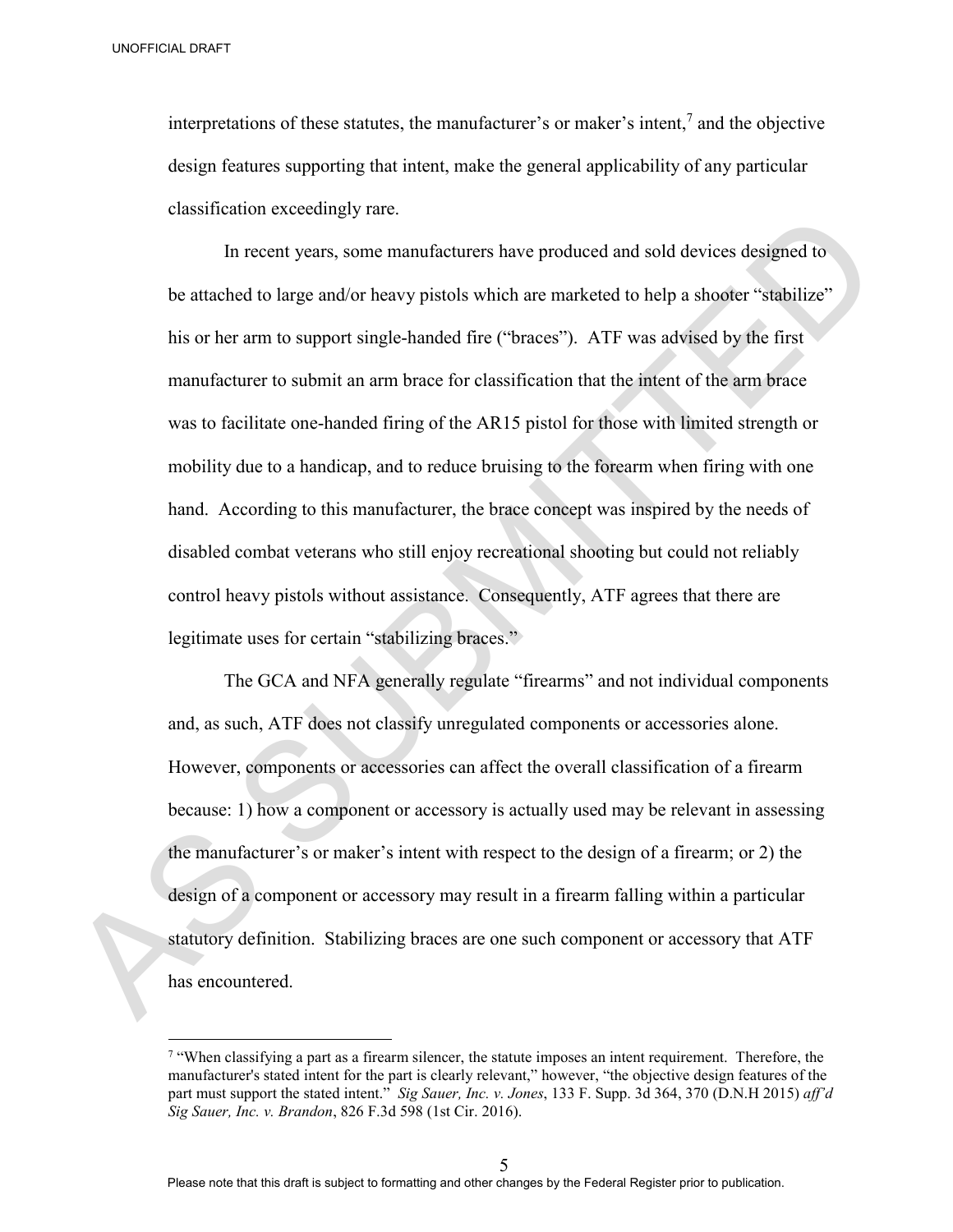$\overline{a}$ 

ATF's longstanding and publicly known position is that a firearm does not evade classification under the NFA merely because the firearm is configured with a device marketed as a "stabilizing brace" or "arm brace."<sup>8</sup> When an accessory and a weapon's objective design features, taken together, are not consistent with use of the accessory as an arm brace, that is, not to stabilize a handgun when being operated with one hand, such weapon, configured with the accessory may fall within the scope of the NFA, particularly where the accessory functions as a shoulder stock for the weapon. Accordingly, ATF must evaluate whether a particular firearm configured with a stabilizing brace bears the objective features of a firearm designed and intended to be fired from the shoulder, and thus subject to the NFA, on a case-by-case basis. ACTIVE Slongstanding and publicly known position is that a firerarm does not evadently classification under the NFA merely because the firerarm is configured with a device marketed as a "stabilizing brace" or "arm brace.

As the purpose of the NFA is "to regulate certain weapons likely to be used for criminal purposes," *United States v. Thompson/Center Arms Co.*, 504 U.S. 505, 517 (1992), ATF cannot ignore the design features of a firearm that place it within the scope of the NFA's regulation simply because the manufacturer characterizes or markets a firearm accessory in a manner that does not correspond to its objective design. The characterization of an accessory by the manufacturer, including assertions in advertising, is not dispositive. If ATF's classification of a submitted sample demonstrates that the objective design features of the firearm, as configured, do not support the manufacturer's purported intent and characterization of the accessory on that particular firearm as a "stabilizing brace" or "arm brace," ATF will classify the firearm based on the objective

<sup>8</sup> *See* ATF, Open Letter on the Redesign of "Stabilizing Braces," (Jan. 16, 2015); and an open letter to industry counsel clarifying the 2015 Open Letter, *see* Marvin G. Richardson, Assistant Director, ATF Enforcement Programs & Services, 90000:GM, 5000 (Mar. 21, 2017) (made widely available to the public on various websites, for example, see https://johnpierceesq.com/wp-content/uploads/2017/03/ATF-Letter-March-21-2017.pdf and https://www.sigsauer.com/wp-content/uploads/2017/04/atf-letter-march-21- 2017.pdf).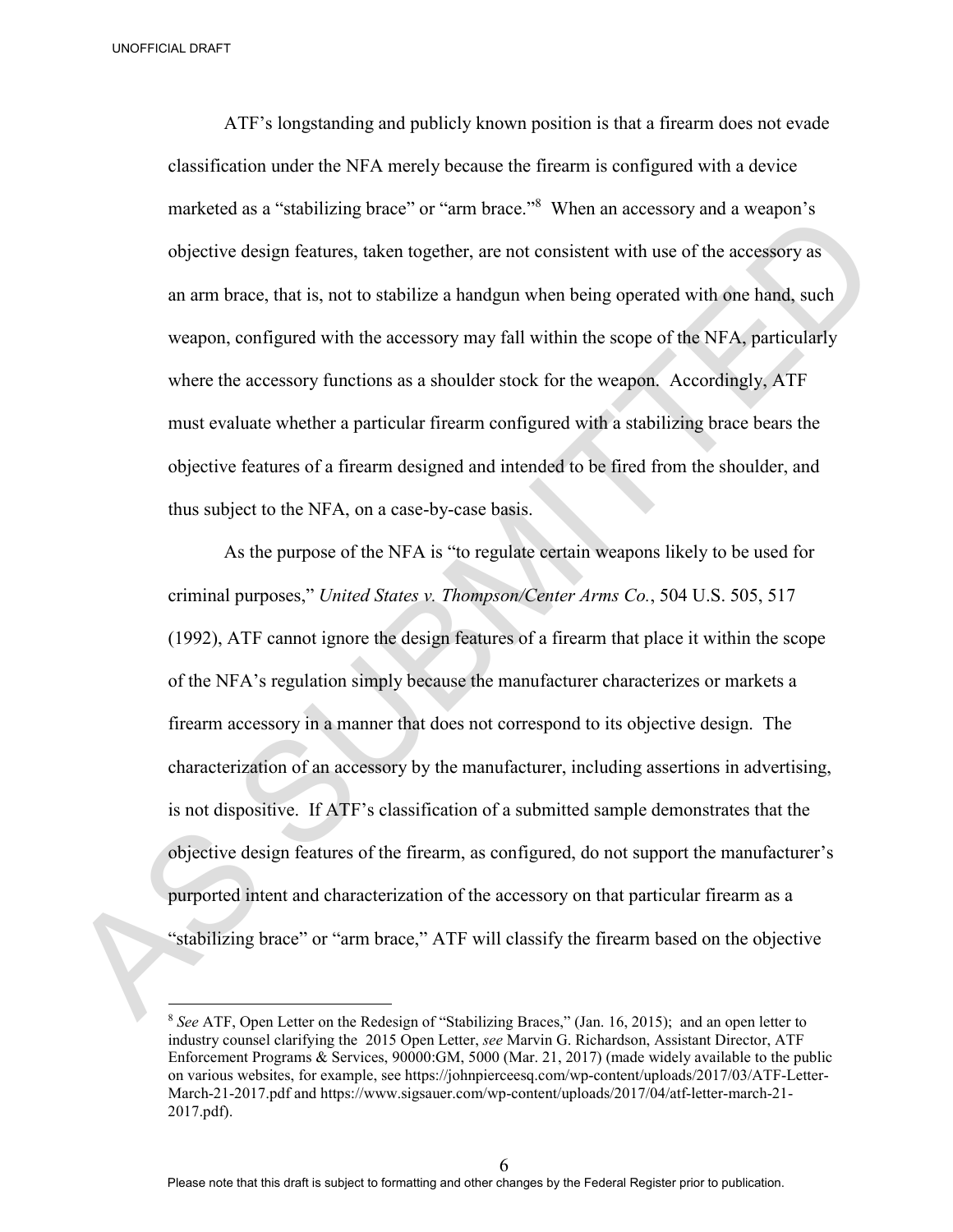design features, as Federal law requires. *See Sig Sauer v. Brandon*, 826 F.3d 598, 601– 02 (1st Cir. 2016).

ATF has observed that the development and production of firearms with arm braces has become more prevalent in the firearms industry and, relatedly, that requests for classifications for this kind of firearm design have also increased. Therefore, ATF is publishing this notice to aid the firearms industry and public in understanding the objective design features that FATD considers when evaluating firearm samples submitted with a stabilizing brace or similar attachment. UNISTIDATION IF the beat of the state of the state of the state of the state of the state of the state of the state of the state of the state of the state of the state of the state of the state of the state of the state o

The objective design features ATF considers in determining whether a weapon with an attached "stabilizing brace" has been "designed or redesigned, made or remade,

and intended to be fired from the shoulder" include, but are not limited to:

- Type and Caliber. The type and caliber of firearm to which the stabilizing brace or similar item is installed. A large caliber firearm that is impractical to fire with one hand because of recoil or other factors, even with an arm brace, is likely to be considered a rifle or shotgun.
- Weight and Length. The weight and length of the firearm used with the stabilizing brace. A firearm that is so heavy that it is impractical to fire or aim with one hand, or so long that it is difficult to balance the firearm to fire with one hand, is likely to be considered a rifle or shotgun.
- Length of Pull. The "length of pull" refers to the distance from the trigger to the point at which a stock meets the shoulder. This is a measurement for rifles and shotguns used to accommodate shooters of different sizes. Because an arm brace need only reach the forearm, the distance between the trigger and the back of the brace is generally expected to be shorter than the distance between the trigger and the back of a stock on a weapon designed and intended to be fired from the shoulder. This measurement is not necessarily determinative of the intent of the manufacturer but is used in making an evaluation of the firearm. If a brace is of a length that makes it impractical to attach to the shooter's wrist or forearm, then that may demonstrate that it is not designed as brace but rather for shoulder fire.
- Attachment Method. The method of attachment of the stabilizing brace, to include modified stock attachments, extended receiver extensions, and the use of spacers. These items extend the distance between the trigger and the part of the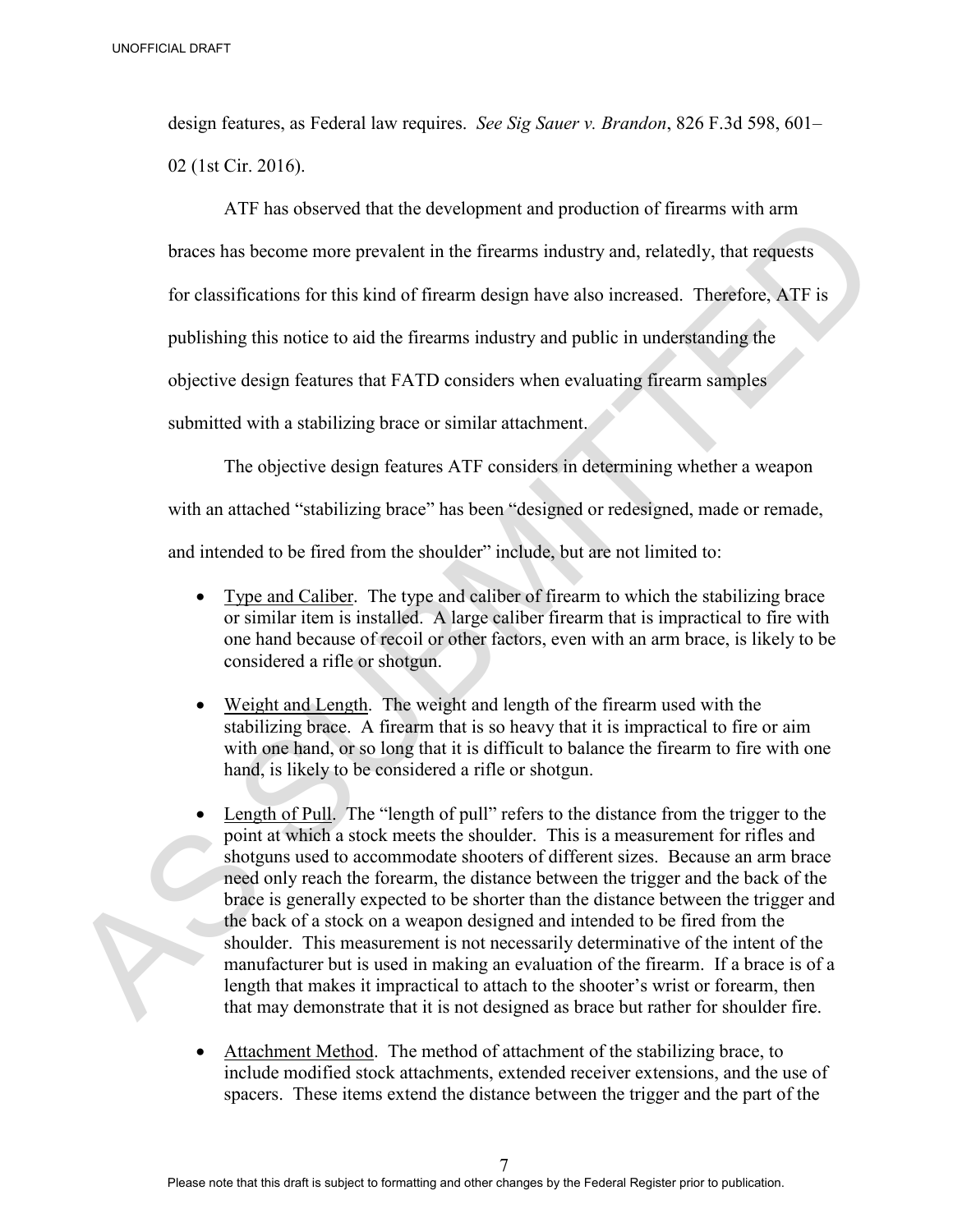weapon that contacts the shooter, whether it is a stock or stabilizing brace. Use of these items indicates that the weapon is designed and intended to be fired from the shoulder because they extend a stabilizing brace beyond a point that is useful for something other than shoulder support.

- Stabilizing Brace Design Features. The objective design features of the attached stabilizing brace itself are relevant to the classification of the assembled weapon, and include:
	- o The comparative function of the attachment when utilized as a stabilizing brace compared to its alternate use as a shouldering device;
	- o The design of the stabilizing brace compared to known shoulder stock designs;
	- o The amount of rear contact surface area of the stabilizing brace that can be used in shouldering the weapon as compared to the surface area necessary for use as a stabilizing brace;
	- o The material used to make the attachment that indicates whether the brace is designed and intended to be pressed against the shoulder for support, or actually used on the arm;
	- o Any shared or interchangeable parts with known shoulder stocks; and
	- o Any other feature of the brace that improves the weapon's effectiveness from the shoulder-firing position without providing a corresponding benefit to the effectiveness of the stability and support provided by the brace's use on the arm.
- Aim Point. Appropriate aim point when utilizing the attachment as a stabilizing brace. If the aim point when using the arm brace attachment results in an upward or downward trajectory that could not accurately hit a target, this may indicate the attachment was not designed as a stabilizing brace.
- Secondary Grip. The presence of a secondary grip may indicate that the weapon is not a "pistol" because it is not designed to be held and fired by one hand.
- Sights and Scopes. Incorporation of sights or scopes that possess eye relief incompatible with one-handed firing may indicate that the weapon is not a "pistol" because they are designed to be used from a shoulder-fire position and are incompatible for the single-handed shooting that arm braces are designed and intended. UNISTIGATION we observe that contacts the shooter, whether it is a stock or stabilizing brace. Use of<br>the three identicals and the weapon is designed and thread from the river from the<br>shoulder because they setted as subi
	- Peripheral Accessories. Installation of peripheral accessories commonly found on rifles or shotguns that may indicate that the firearm is not designed and intended to be held and fired with one hand. This includes, but is not limited to, the installation of bipods/monopods that improve the accuracy of heavy weapons designed and intended to be fired from the shoulder; or the inclusion of a magazine or drum that accepts so many cartridges that it increases the overall weight of the firearm to a degree that it is impractical to fire the weapon with one hand even with the assistance of a stabilizing brace.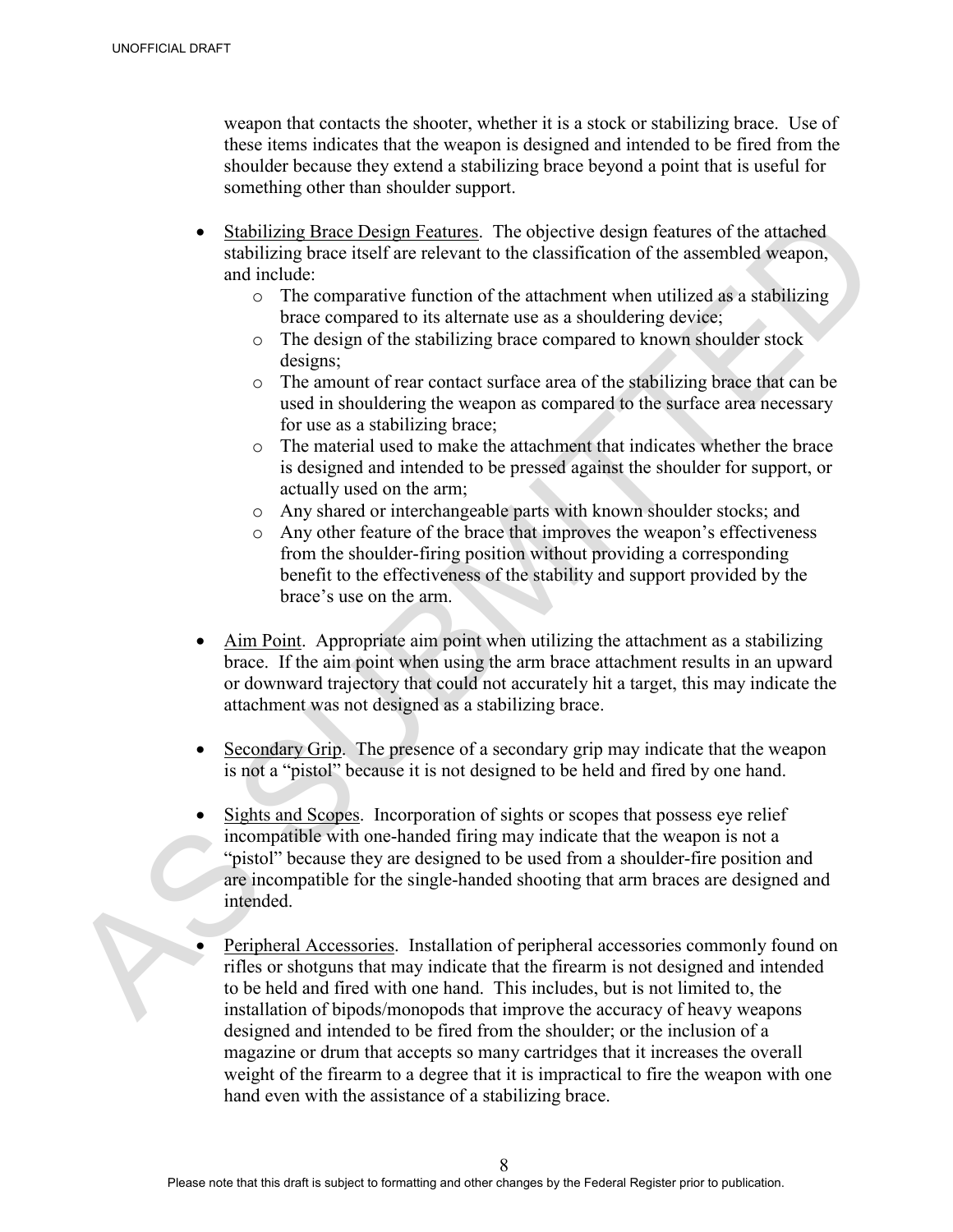These factors are based on known stabilizing braces and similar attachments. No single factor or combination of factors is necessarily dispositive, and FATD examines each weapon holistically on a case-by-case basis. Because of changes in design or configuration of a weapon or attachment, as well as future changes in technology, this list is not exhaustive and other factors may become relevant to a weapon's classification. Moreover, in addition to the objective design features of a submitted sample, FATD also considers the marketing of both the item and the firearm to which it is attached, compared to the manufacturer's stated intent when submitting an item. FATD has found that manufacturers sometimes assert that a device is a *"stabilizing brace"* when submitting a firearm for classification. The same manufacturers will then advertise their products as devices that permit customers to fire their *"pistols"* from the shoulder—that is, making a "short-barreled rifle"—without complying with the requirements of the NFA. This is far from the "incidental" use of an arm brace as a shouldering device as described in ATF's 2017 guidance (see footnote 8), but is instead marketing material that directly contradicts the purpose or intent that the manufacturer conveyed to ATF. Although not a determinative factor, the actual use by members of the firearms industry, firearm writers, and the general public may provide further indication of the design and intent. These sources provide insight into the ways that manufacturers market their products. Finally, although the above are the most common objective factors that demonstrate the design and intent of a manufacturer or maker, other factors may be relevant. For example, if FATD classified a firearm with an arm brace as a "pistol," that classification would be subject to FATD's review if the manufacturer sold the product with the instruction that the weapon is actually designed and intended to be fired from the shoulder. UNISTIDATION IF These factors are based on known stabilizing braces and similar attachments. No<br>single factor or combination of factors is necessarily dispositive, and FATD examines<br>cash weight holivatedly on a case-by-ca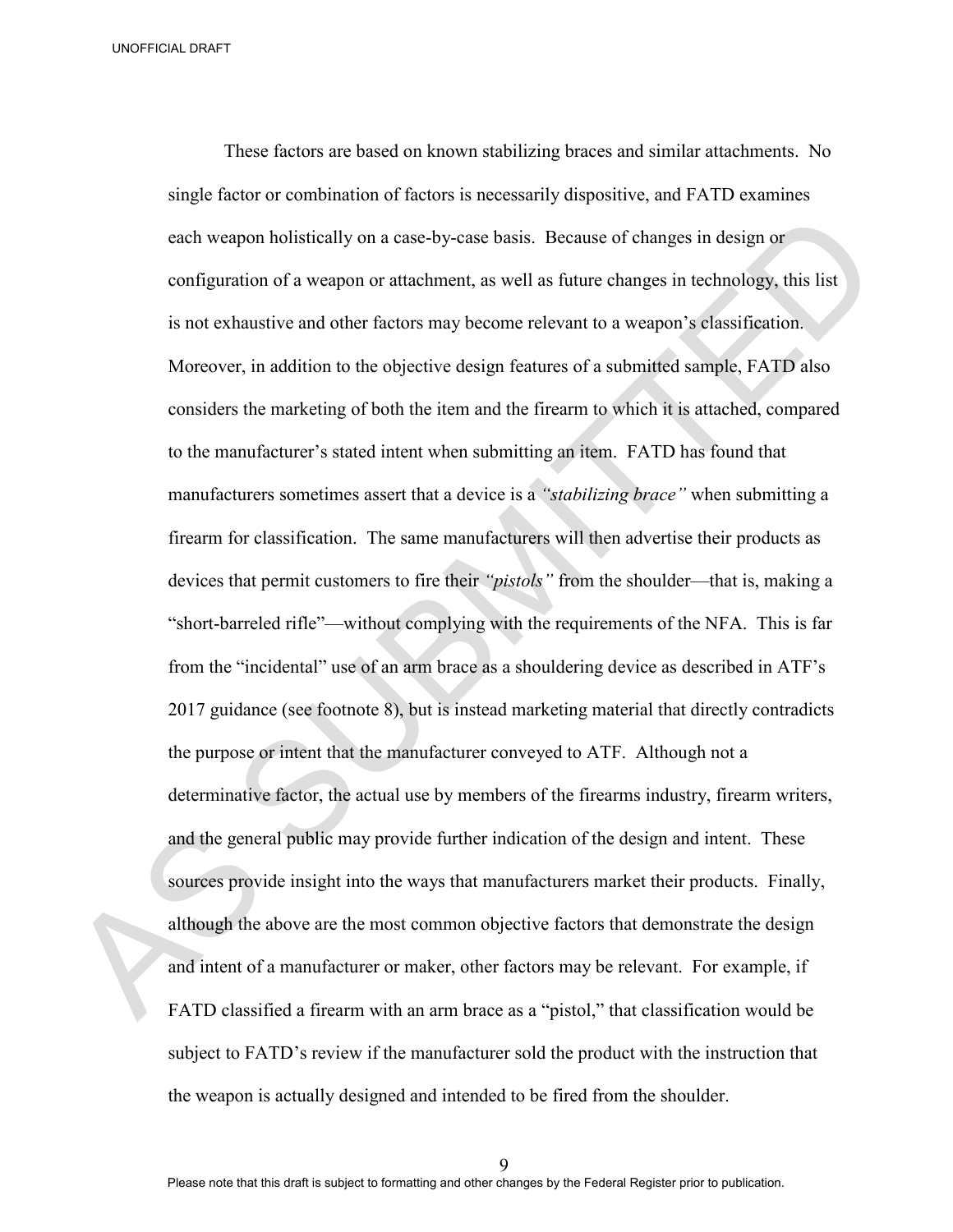UNOFFICIAL DRAFT

This compilation of relevant objective factors is consistent with what has been applied in evaluations of firearms with an attached stabilizing brace previously conducted by FATD at the request of the firearms industry. By setting out these factors in this notice, ATF is ensuring members of the public are equally aware of the criteria when considering the making or purchase of a firearm. As explained above, FATD's classifications allow industry members to plan, develop, and distribute products that comply with the law, and thereby reduce their risk of incurring criminal or civil penalties, or potentially costly corrective actions, including a possible recall by the manufacturer.

In order to ensure consistency in classifying firearms, FATD uses the following procedure. A firearm voluntarily submitted to FTISB for classification is assigned to a Firearms Enforcement Officer ("FEO") who evaluates the firearm. This may include disassembly, test-firing, or other processes necessary to determine whether a submission falls under the purview of the NFA, GCA, or AECA. That FEO produces a draft report and that report is peer reviewed by another qualified FEO, and includes a review of the steps taken in the evaluation, the analysis and the conclusions. Therefore, it is not the case that a single FEO is solely responsible for a particular classification. Because of this, prior to any necessary legal review and before the classification letter is signed and finalized, at least two FEOs have reviewed the submission. No classification will depend upon the physical attributes of a particular FEO including, for example, whether a firearm is too heavy to be held and fired in a single hand by the individual examiner, as all FEOs apply the evaluation factors objectively, not subjectively, based on the objective features by TATD at the Fequence the Intention industry. By samilg out these factors in this motive, ATT is ensuring members of the public are equally aware of the criteria where<br>considering the making or purchase of a firearm. As of the submission that demonstrate, in the present case, the design of the weapon and the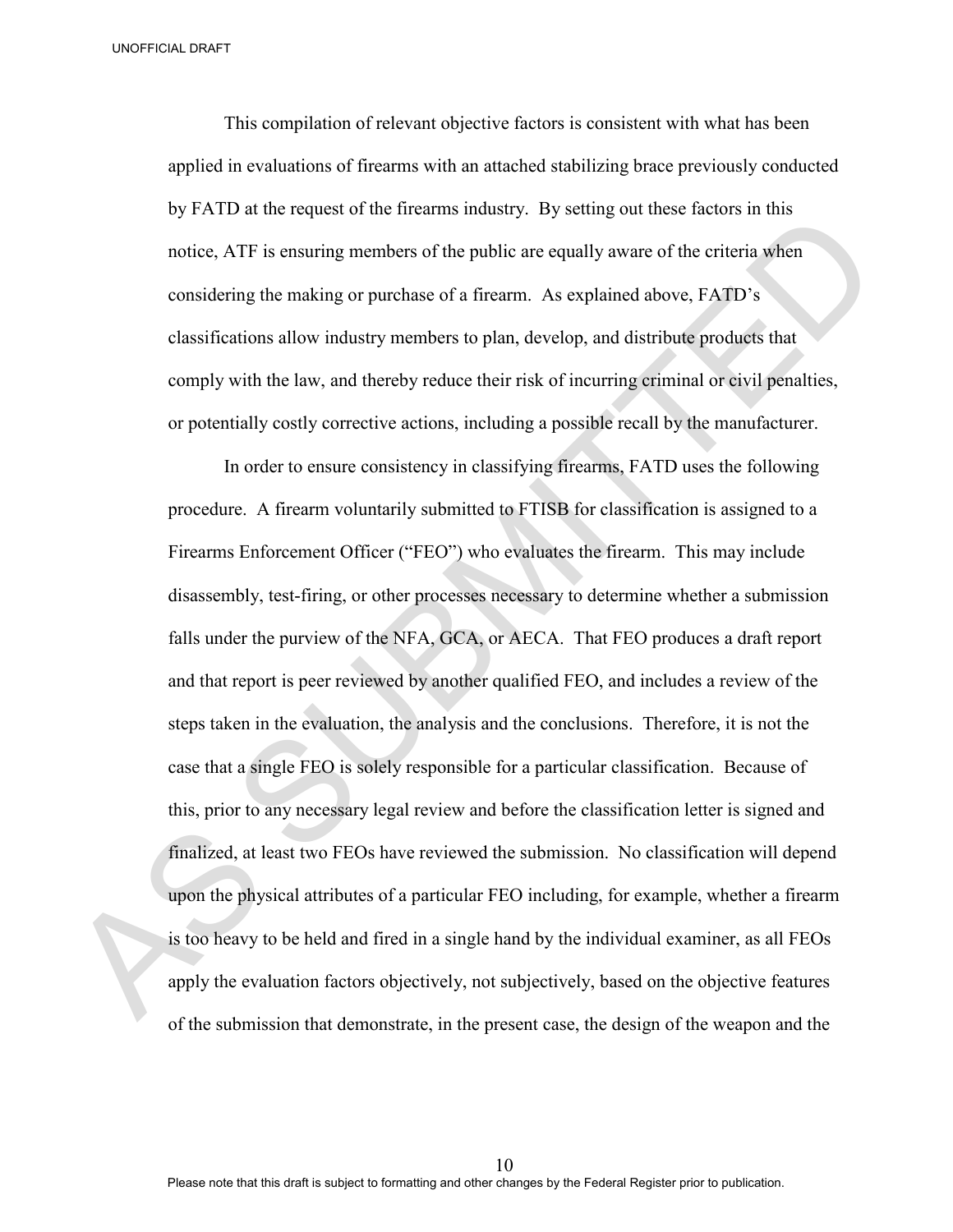$\overline{a}$ 

intent of the maker or manufacturer. After the review by two FEOs, the classification is then reviewed by the Chief, FTISB, to further ensure consistency.

On August 19, 2020, the Department of Justice (DOJ) published regulations defining "guidance documents" and the required procedures that the Department and its components must follow to issue guidance documents consistent with Executive Order 13891. *See* 28 CFR 50.26. The regulation defines the term "guidance document" as "an agency statement of general applicability, intended to have future effect on the behavior of regulated parties that sets forth (i) a policy on a statutory, regulatory, or technical issue, or (ii) an interpretation of a statute or regulation."  $28$  CFR 50.26(a)(1). As ATF started to receive samples of firearms configured with an arm brace for classification, FATD applied objective factors to interpret the NFA and GCA definitions of "firearm" to determine when attachment of an accessory purporting to be a stabilizing brace to a specific firearm results in a configuration subject to the provisions of the NFA. Due to the rise of firearms configured in this manner and a correlating increase in the number of classification requests from industry, ATF is publishing this list of objective factors it considers when classifying such firearms, including an explanation as to why those factors are important, to aid industry and the public in understanding ATF's interpretation and application of the NFA and GCA definition of "firearm" when evaluating these types of firearms configurations. Although there is no requirement that a guidance document be published for notice and comment,<sup>9</sup> ATF has decided to publish the proposed objective factors in the Federal Register for a brief comment period, given the public 3 over the maker or manufacturer. After the review by two IEOs, the classification is<br>then reviewed by the Chief, FTISB, to forther ensure consistency.<br>
On August 19, 2020, the Department of Justice (DOJ) published regul

<sup>&</sup>lt;sup>9</sup> Only "significant guidance documents," as defined 28 CFR 50.27(a)(2), are required to be made available for public notice and comment for at least 30 days, except when the Department or component finds that notice and public comment are impracticable, unnecessary, or contrary to the public interest. 28 CFR 50.27(c)(2)(iii).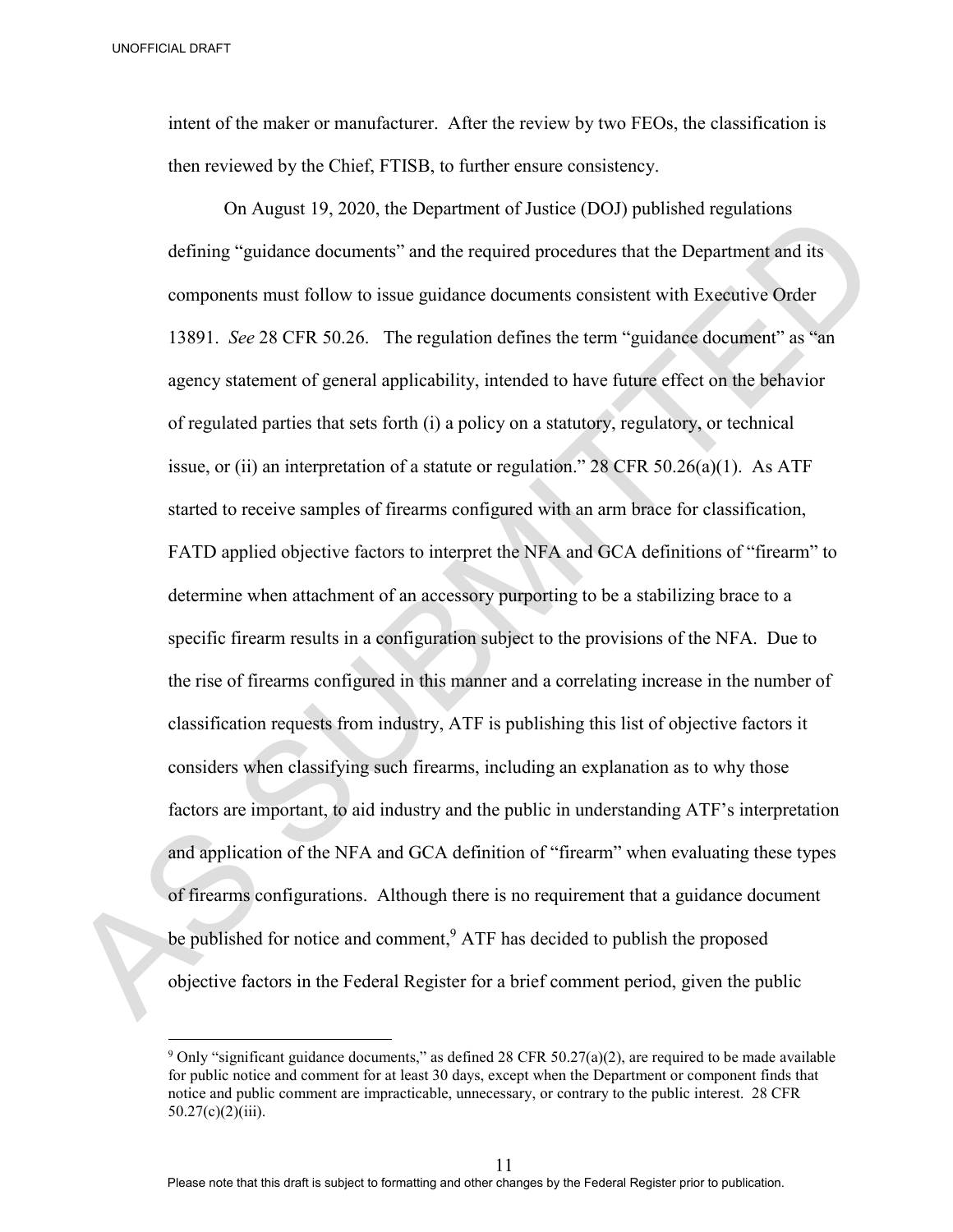UNOFFICIAL DRAFT

interest surrounding these issues. ATF will consider the comments it receives before finalizing this guidance.

ATF recognizes that before issuance of this notice, there was a misunderstanding by some that a pistol assembled with any item purported to be a stabilizing brace still would be considered a "pistol" regardless of other characteristics. The objective factors discussed here make clear that while some stabilizing braces may lawfully be used on pistols without bringing the firearm within the purview of the NFA, that is not necessarily the case for every "pistol" because some firearms are configured or have characteristics such that they meet the statutory definition of "rifle or shotgun" (hereafter, "affected stabilizer-equipped firearms"). ATF understands that most individuals who acquired affected stabilizer-equipped firearms did so in good-faith reliance on representations, made by those selling the stabilizing braces or the firearms, that those firearms were *not* subject to the NFA. The consensation of the my interpretation. This selectively the selectively the particles in the SHZ AT product the NFA and the SHZ AT production of the NFA and the Columbus sum that a priori in the considered a "pistol" r

Consequently, following issuance of this notice, ATF and DOJ plan to implement a separate process by which current possessors of affected stabilizer-equipped firearms may choose to register such firearms to be compliant with the NFA. As part of that process, ATF plans to expedite processing of these applications, and ATF has been informed that the Attorney General plans retroactively to exempt such firearms from the collection of NFA taxes if they were made or acquired, prior to the publication of this notice, in good faith. This separate process may include the following options: registering the firearm in compliance with the NFA (described above), permanently removing the stabilizing brace from the firearm and disposing of it, replacing the barrel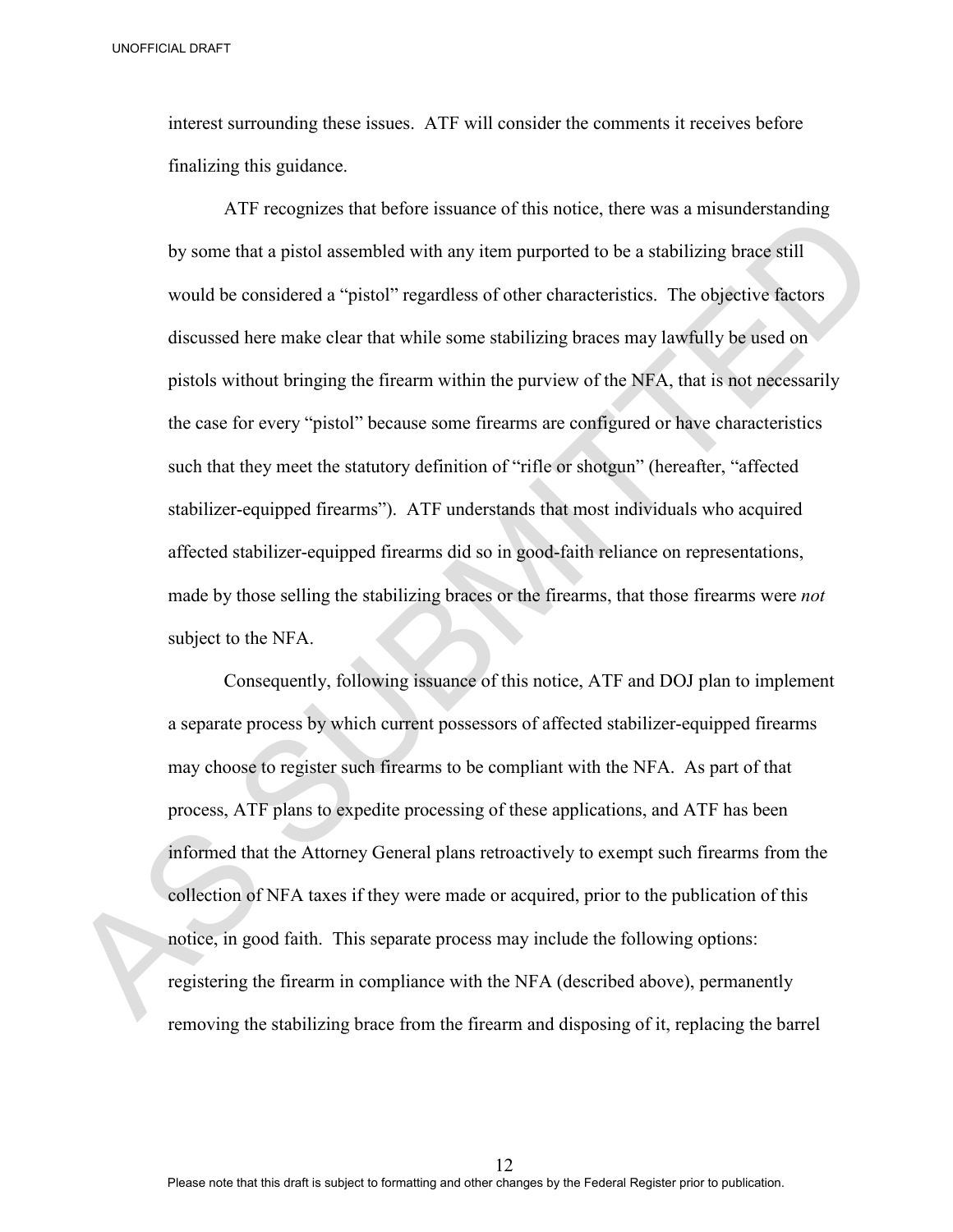of the firearm (16" or greater for a rifle, or 18" or greater for a shotgun), surrendering the firearm to ATF, or destroying the firearm.

Until that process is separately implemented, and absent a substantial public safety concern, ATF will exercise its enforcement discretion not to enforce the registration provisions of the NFA against any person who, before publication of this notice, in good faith acquired, transferred, made, manufactured, or possessed an affected stabilizer-equipped firearms.

This document is not an administrative determination that any particular weapon equipped with a stabilizing arm brace is a "firearm" under the NFA. To the extent that the ATF Director subsequently issues such a determination, the ATF Director, at the direction of the Attorney General, plans retroactively to exempt such firearms from the collection of NFA taxes, provided those firearms were made or acquired in good faith prior to the publication of this notice. *See* 26 U.S.C. § 7805.

The contents of this document do not have the force and effect of law and are not meant to bind the public in any way. This document is intended only to provide clarity to the public regarding existing requirements under the law or Department policies. This guidance does not alter in any way the Department's authority to enforce federal law and is not intended to, does not, and may not be relied upon to create any rights, substantive or procedural, enforceable at law by any party in any matter civil or criminal. 3 over the firemat (16" or greater for a rifle, or 18" or greater for a shotgun), surrendering the firem to ATF, or destroying the firem<br>firem to ATF, or destroying the firem.<br>Until that process is separately implemented

## **Public Participation**

### *A. Comments Sought*

ATF is accepting comments from all interested persons on the use of the objective factors listed in this document. All comments must reference this document's docket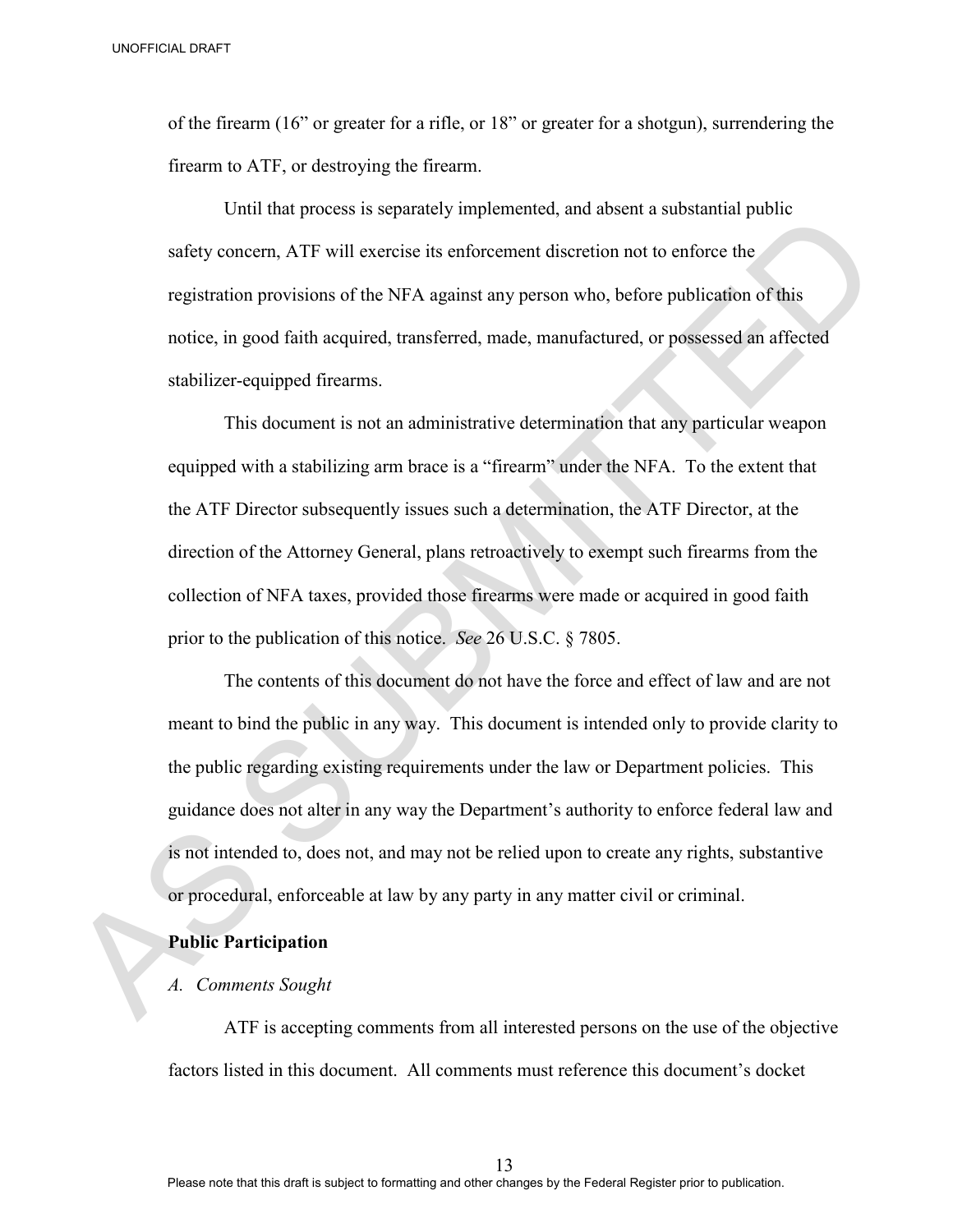number, ATF 2020R-10, be legible, and include the commenter's complete first and last name and full mailing address. ATF will not consider, or respond to, comments that do not meet these requirements or comments containing excessive profanity. Comments that do not meet these criteria will not be considered. ATF will retain anonymous comments and those containing excessive profanity as part of this administrative record, but will not publish such documents on *www.regulations.gov*. ATF will treat all comments as originals and will not acknowledge receipt of comments. In addition, if ATF cannot read your comment due to technical difficulties and cannot contact you for clarification, ATF may not be able to consider your comment. 3 DANTIFICAL BRACT TRAFT 2020R-10, be legible, and include the commenter's complete first and last<br>
manner and foll mailing address. ATF will not consider, or respond to, comments that do<br>
not meet these requirements or

ATF will carefully consider all comments, as appropriate, received on or before the closing date, and will give comments after that date the same consideration if practical to do so, but assurance of consideration cannot be given except as to comments received on or before the closing date.

*B. Confidentiality*

ATF will make all comments meeting the requirements of this section, whether submitted electronically or on paper, available for public viewing at ATF and on the Internet through the Federal eRulemaking Portal, and subject to the Freedom of Information Act (5 U.S.C. 552). Commenters who do not want their name or other personal identifying information posted on the Internet should submit comments by mail or facsimile, along with a separate cover sheet containing their personal identifying information. Both the cover sheet and comment must reference this docket number (2020R-10). For comments submitted by mail or facsimile, information contained on the cover sheet will not appear when posted on the Internet but any personal identifying

14 Please note that this draft is subject to formatting and other changes by the Federal Register prior to publication.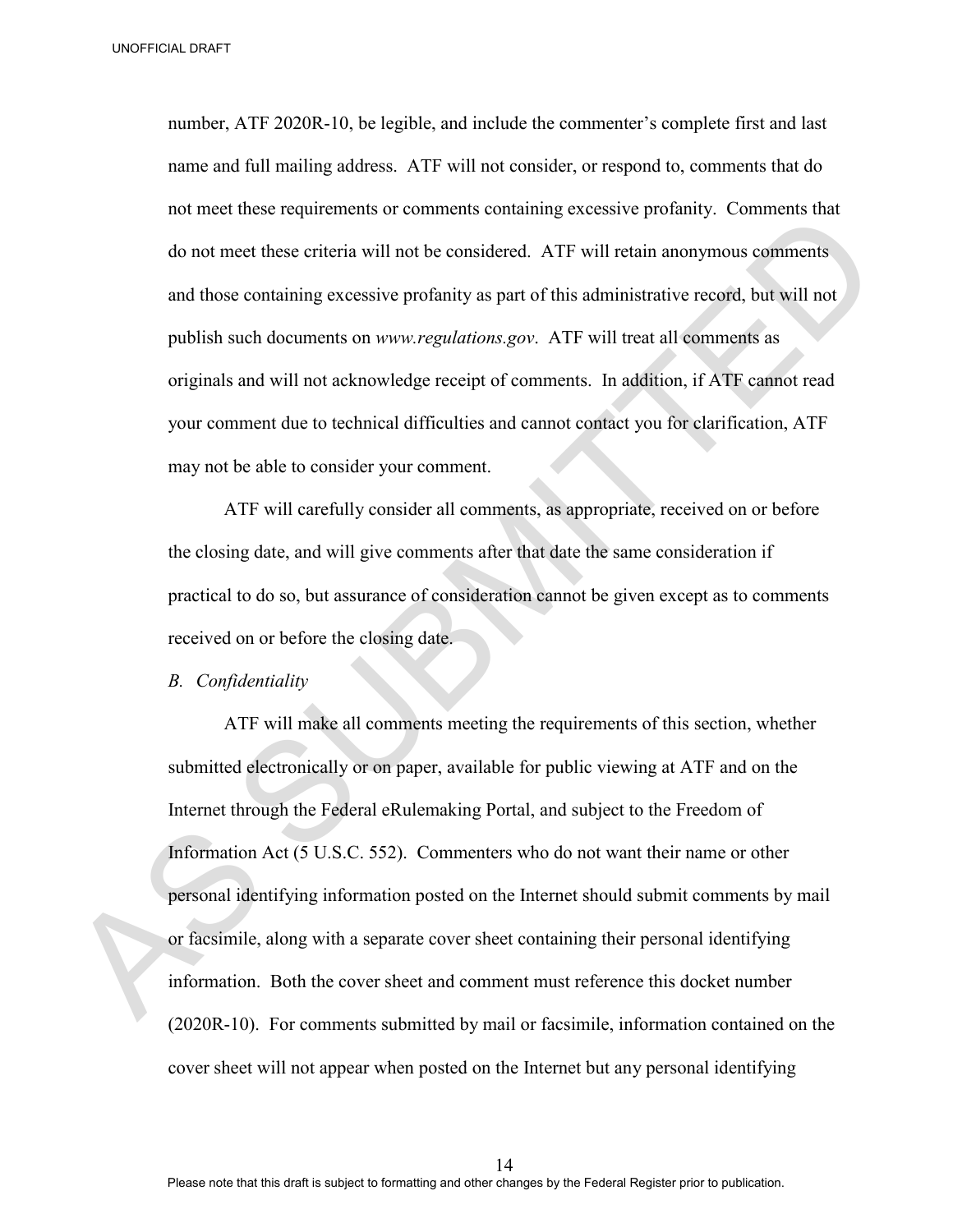information that appears within a comment will not be redacted by ATF and it will appear on the Internet.

A commenter may submit to ATF information identified as proprietary or confidential business information. The commenter shall place any portion of a comment that is proprietary or confidential business information under law on pages separate from the balance of the comment with each page prominently marked "PROPRIETARY OR CONFIDENTIAL BUSINESS INFORMATION" at the top of the page.

 ATF will not make proprietary or confidential business information submitted in compliance with these instructions available when disclosing the comments that it received, but will disclose that the commenter provided proprietary or confidential business information that ATF is holding in a separate file to which the public does not have access. If ATF receives a request to examine or copy this information, it will treat it as any other request under the Freedom of Information Act (5 U.S.C. 552). In addition, ATF will disclose such proprietary or confidential business information to the extent required by other legal process. UNCTIONAL BROWT<br>
information that appears within a comment will not be reducted by ATT and it will<br>
appear on the Internet.<br>
A commenter may submit to ATI information teletricited as proprietary or<br>
confidential business

*C. Submitting Comments* 

 Submit comments in any of three ways (but do not submit the same comment multiple times or by more than one method). Hand-delivered comments will not be accepted.

• *Federal eRulemaking Portal*: ATF recommends that you submit your comments to ATF via the Federal eRulemaking portal at *www.regulations.gov* and follow the instructions. Comments will be posted within a few days of being submitted. However, if large volumes of comments are being processed simultaneously, your